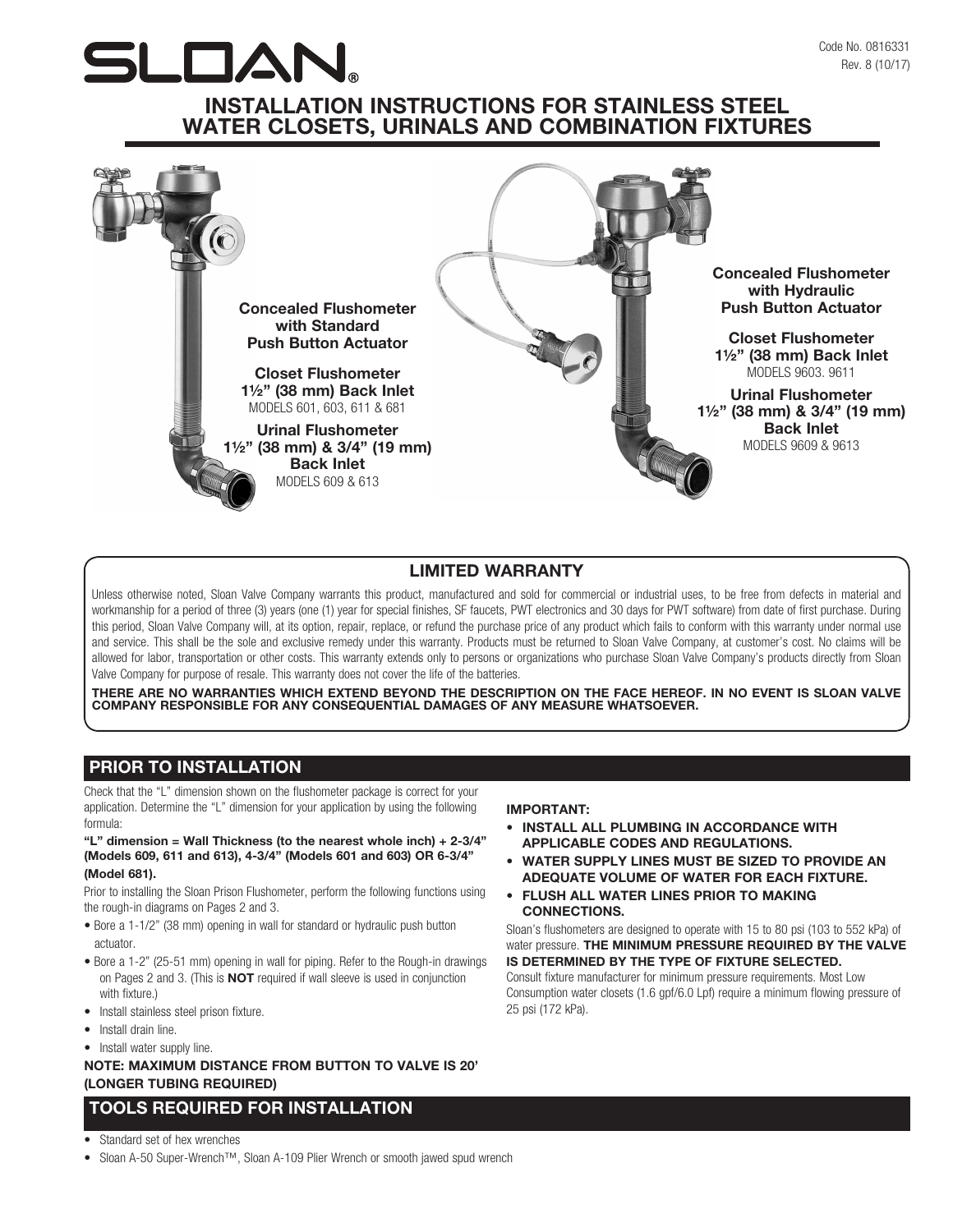# ROUGH-INS

## MODELS 601 & 603 MODEL 611 & 9611











# MODEL 681 AFD VARIATION

If the valve installation includes an Anti-Flood Device installed between the valve body and the vacuum breaker, the valve must be ordered with the "AFD" variation. This assures that the proper length Vacuum Breaker tube is supplied. Anti-Flood Device is supplied by the fixture manufacturer. Consult the fixture manufacturer for installation requirements.

- † Check that the "L" dimension shown on the flushometer package is correct for your application. Determine the "L" dimension for your application by using the following formula:
	- For Models 609, 611 and 613
	- "L" Dim.  $=$  wall thickness (measured to nearest whole inch)  $+ 2-3/4$ " (70 mm) For Models 601 and 603
	- "L" Dim.  $=$  wall thickness (measured to nearest whole inch)  $+$  4-3/4" (121 mm) For Model 681
	- "L" Dim.  $=$  wall thickness (measured to nearest whole inch)  $+6-3/4$ " (171 mm)
- ‡ For Solenoid Activated Flushometers (ES and ESM variations), the Water Supply Rough-in dimension is 16" (406 mm).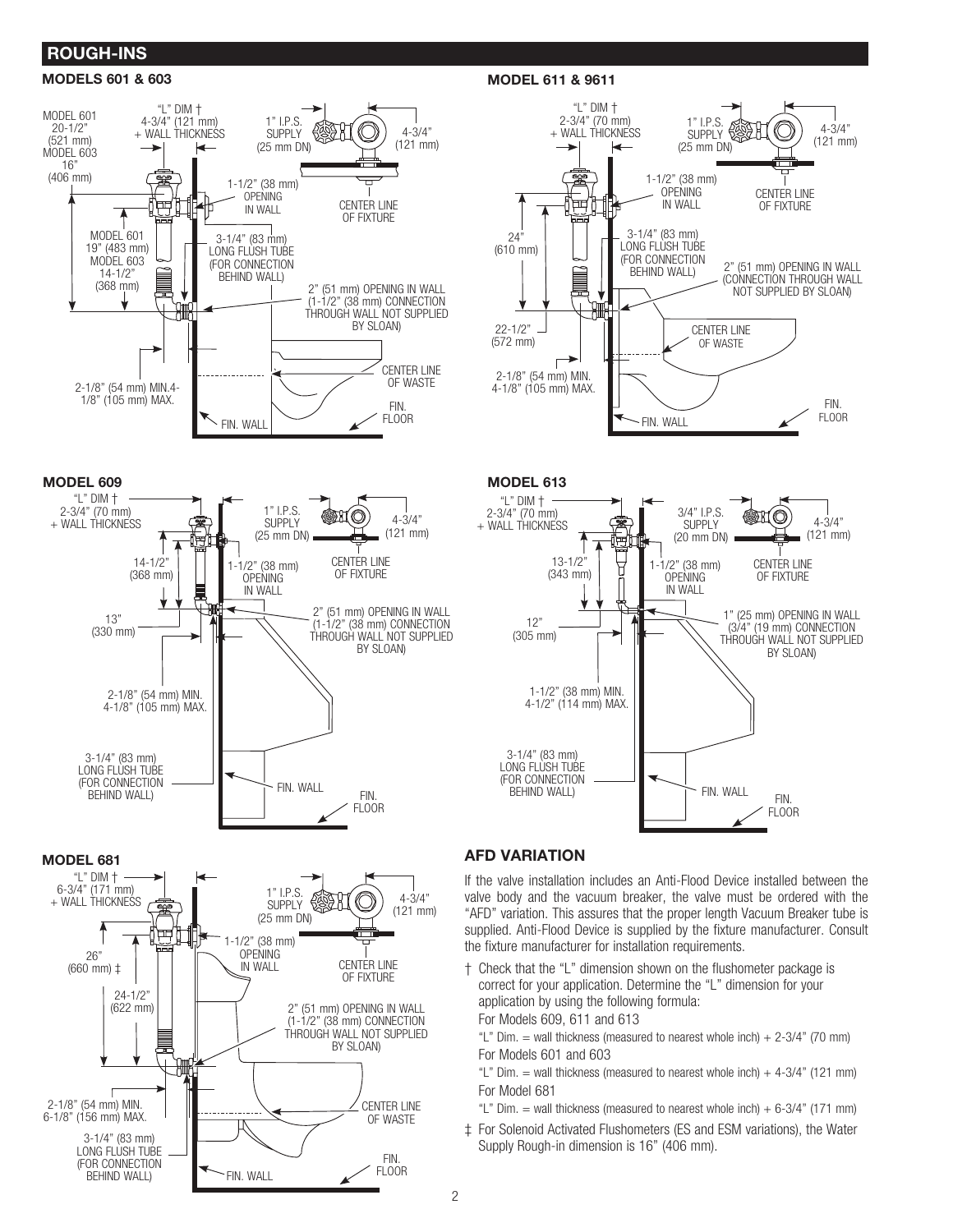

3

!!! IMPORTANT !!!

NEVER OPEN THE CONTROL STOP TO WHERE THE FLOW FROM THE VALVE EXCEEDS THE FLOW CAPABILITY OF THE FIXTURE. IN THE EVENT OF A VALVE FAILURE, THE FIXTURE MUST BE ABLE TO ACCOMMODATE A CONTINUOUS FLOW FROM THE VALVE.

WITH THE EXCEPTION OF CONTROL STOP INLET, DO NOT USE PIPE SEALANT OR PLUMBING GREASE ON ANY VALVE COMPONENT OR COUPLING!

!!! IMPORTANT !!!

DUE TO THE HIGH BACK PRESSURES THAT CAN BE CREATED BY STAINLESS WATER CLOSETS AND COMBINATION FIXTURES, THE FOLLOWING PROCEDURES MUST BE FOLLOWED WHEN INSTALLING THE FLUSH CONNECTIONS. FAILURE TO FOLLOW THESE PROCEDURES CAN RESULT IN SEPARATIONS.

!!! IMPORTANT !!!

ONLY USE PIPE THREAD SEALANT WHEN INDICATED IN THIS MANUAL. ONLY USE THE PIPE THREAD SEALANT SUPPLIED BY SLOAN.

## !!! IMPORTANT !!!

!!! IMPORTANT !!! THIS PRODUCT CONTAINS MECHANICAL AND/OR ELECTRICAL COMPONENTS THAT ARE SUBJECT TO NORMAL WEAR. THESE COMPONENTS SHOULD BE CHECKED ON A REGULAR BASIS AND REPLACED AS NEEDED TO MAINTAIN THE VALVE'S PERFORMANCE.

#### !!! IMPORTANT !!!

PROTECT THE CHROME OR SPECIAL FINISH OF SLOAN FLUSHOMETERS. DO NOT USE TOOTHED TOOLS TO INSTALL OR SERVICE VALVES. USE A SLOAN A-50 SUPER WRENCH™ OR SMOOTH JAWED SPUD WRENCH TO SECURE COUPLINGS. SEE "CARE AND CLEANING" SECTION OF THIS MANUAL.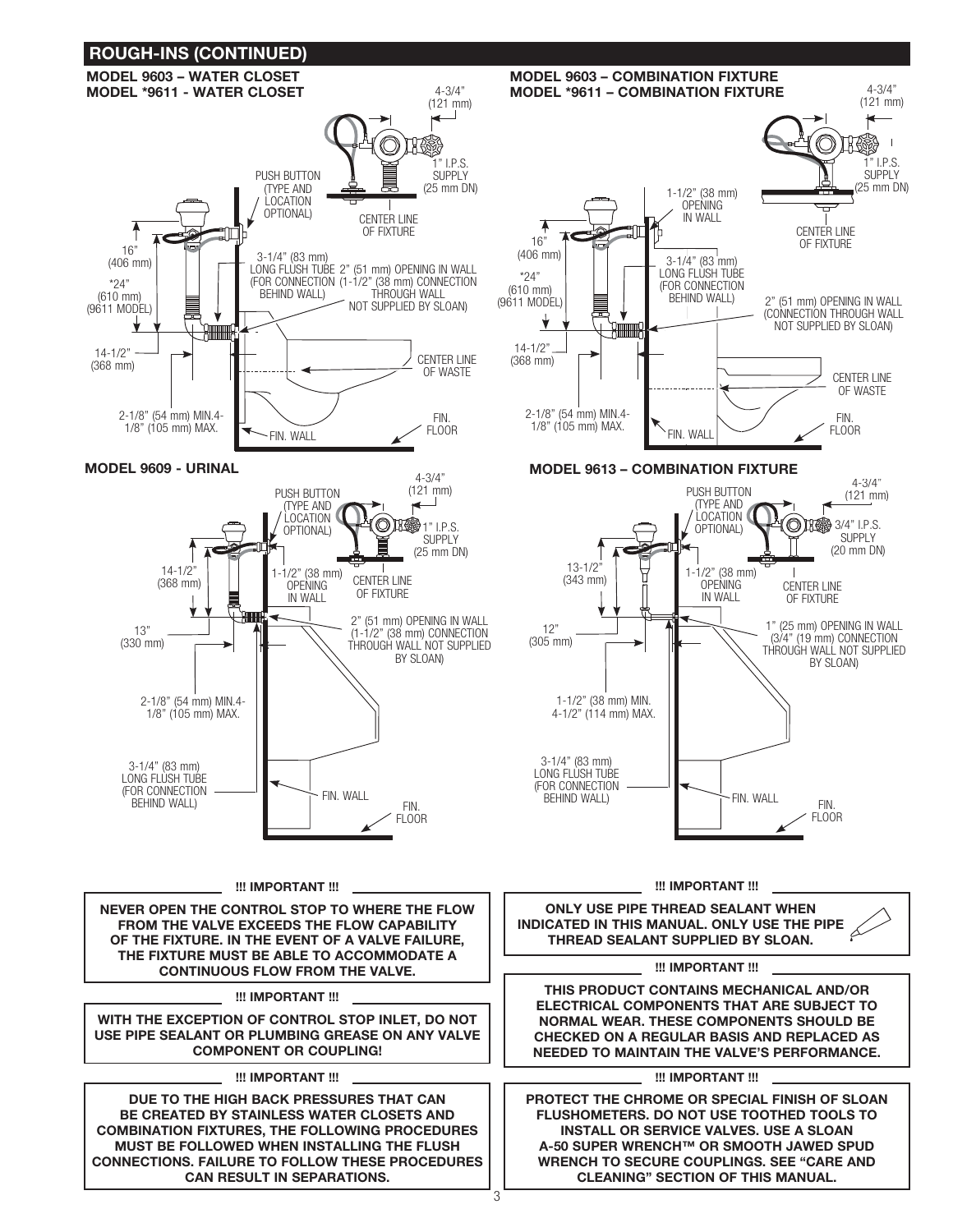| 1 - INSTALL OPTIONAL SWEAT SOLDER ADAPTER (ONLY IF SUPPLY PIPE DOES NOT HAVE MALE<br>THREAD) AND INSTALL CONTROL STOP |                                                                                                                                                                                                                                                                                                                                                                                        |                                                                                                                                                                       |                                                                                                                                                                                                                                                                                                                             |                                                 |                                                                                                                                                                                                                                                                                                                                                                                                                                                                   |  |
|-----------------------------------------------------------------------------------------------------------------------|----------------------------------------------------------------------------------------------------------------------------------------------------------------------------------------------------------------------------------------------------------------------------------------------------------------------------------------------------------------------------------------|-----------------------------------------------------------------------------------------------------------------------------------------------------------------------|-----------------------------------------------------------------------------------------------------------------------------------------------------------------------------------------------------------------------------------------------------------------------------------------------------------------------------|-------------------------------------------------|-------------------------------------------------------------------------------------------------------------------------------------------------------------------------------------------------------------------------------------------------------------------------------------------------------------------------------------------------------------------------------------------------------------------------------------------------------------------|--|
| $\mathbf{A}$                                                                                                          | For Sweat Solder<br>applications, slide<br><b>Threaded Adapter</b><br>onto water supply<br>pipe until end of pipe<br>rests against shoulder<br>of Adapter.                                                                                                                                                                                                                             | <b>THREADED</b><br><b>ADAPTER</b>                                                                                                                                     | Install the Sloan Bak-Chek <sup>®</sup><br><b>C</b><br>Control Stop to the water supply<br>line with the outlet positioned as<br>required.<br>Note: For standard and hydraulic<br>push button applications,<br>concealed valves can be installed<br>with the Control Stop on either the<br>left or right side of the valve. |                                                 | <b>BAK-CHEK®</b><br>CONTROL STOP<br><b>OUTLET</b>                                                                                                                                                                                                                                                                                                                                                                                                                 |  |
| В                                                                                                                     | Sweat solder the<br>Adapter to pipe.                                                                                                                                                                                                                                                                                                                                                   | <b>WATER</b><br><b>SUPPLY</b><br><b>PIPE</b>                                                                                                                          | D<br>Install Push Button Actuator by<br>following Step 2A, 2B or 2C<br>depending on your application.                                                                                                                                                                                                                       |                                                 | <b>IRON PIPE NIPPLE</b><br>OR COPPER PIPE<br><b>WITH</b><br><b>SWEAT SOLDER</b><br><b>ADAPTER</b>                                                                                                                                                                                                                                                                                                                                                                 |  |
|                                                                                                                       | 2A - INSTALL PUSH BUTTON ACTUATOR - STANDARD PUSH BUTTON APPLICATION ONLY                                                                                                                                                                                                                                                                                                              |                                                                                                                                                                       |                                                                                                                                                                                                                                                                                                                             |                                                 |                                                                                                                                                                                                                                                                                                                                                                                                                                                                   |  |
|                                                                                                                       | TO MOUNT ACTUATOR FROM BEHIND THE WALL:                                                                                                                                                                                                                                                                                                                                                |                                                                                                                                                                       |                                                                                                                                                                                                                                                                                                                             |                                                 | TO MOUNT ACTUATOR FROM FIXTURE SIDE:                                                                                                                                                                                                                                                                                                                                                                                                                              |  |
| $\mathbf{A}$<br>$\mathbf{B}$<br>$\mathbf{C}$                                                                          | Remove the Flange and insert Actuator Shaft and Bushing<br>Assembly from the back of the wall through the Combination<br>Fixture or 1-1/2" (38 mm) wall opening.<br>Apply several drops of<br>A-31 GASKET<br>thread sealant to threads of<br>Actuator Shaft at location<br>shown.<br>Reinstall and tighten<br>the Flange. Tighten the<br>Mounting Nut against<br>the back of the wall. | <b>BUSHING</b><br><b>ASSEMBLY</b><br><b>MOUNTING</b><br><b>NUT</b><br><b>ACTUATOR</b><br>COUPLING NUT<br><b>SHAFT</b>                                                 | opening in front of the wall. $\bigcap$<br>1-1/2" DIA. HOLE<br><b>HREAD SEALANT</b><br>(SEE STEP B)<br>- FLANGE<br>WALL (FIXTURE SIDE)                                                                                                                                                                                      | C                                               | Remove the Bushing Assembly, Coupling Nut and Mounting Nut<br>from the Actuator Shaft. Insert the Actuator Shaft through the<br>Remove Flange from Actuator Shaft.<br>Apply several drops of thread sealant<br>to threads of Actuator Shaft at<br>location shown. Reinstall and tighten<br>the Flange.<br>Reinstall Mounting Nut onto the<br>Actuator Shaft. Tighten securely until<br>it is against the back of the wall.<br>Reinstall the Coupling Nut, Bushing |  |
|                                                                                                                       | 2B - INSTALL PUSH BUTTON ACTUATOR - HYDRAULIC PUSH BUTTON APPLICATION ONLY                                                                                                                                                                                                                                                                                                             |                                                                                                                                                                       |                                                                                                                                                                                                                                                                                                                             |                                                 | Assembly and A-31 Gasket.                                                                                                                                                                                                                                                                                                                                                                                                                                         |  |
|                                                                                                                       |                                                                                                                                                                                                                                                                                                                                                                                        |                                                                                                                                                                       |                                                                                                                                                                                                                                                                                                                             |                                                 |                                                                                                                                                                                                                                                                                                                                                                                                                                                                   |  |
|                                                                                                                       |                                                                                                                                                                                                                                                                                                                                                                                        | MBFW (METAL BUTTON - FIXTURE WALL) VARIATION HY-100-A METAL PUSH BUTTON ACTUATOR<br>Note: Behind wall access required to install HY-100-A Metal Push Button Actuator. |                                                                                                                                                                                                                                                                                                                             |                                                 |                                                                                                                                                                                                                                                                                                                                                                                                                                                                   |  |
|                                                                                                                       | If not already completed, bore a 1-1/2" (38 mm) diameter hole in<br>wall for the Push Button Actuator. Refer to the Rough-in drawings<br>on Pages 2 and 3.                                                                                                                                                                                                                             |                                                                                                                                                                       | <b>LOCKWASHER</b><br>THREADED<br>ROD<br><b>NUT</b>                                                                                                                                                                                                                                                                          | <b>PLASTIC</b>                                  | QUICK<br>CONNECT                                                                                                                                                                                                                                                                                                                                                                                                                                                  |  |
| B                                                                                                                     | Screw Threaded Rod into back of Push Button Actuator.                                                                                                                                                                                                                                                                                                                                  |                                                                                                                                                                       | <b>RETAINING</b>                                                                                                                                                                                                                                                                                                            | <b>TUBING</b>                                   | FITTINGS (2)                                                                                                                                                                                                                                                                                                                                                                                                                                                      |  |
|                                                                                                                       | Thread actuator assembly nut onto threaded end of push button<br>actuator.                                                                                                                                                                                                                                                                                                             |                                                                                                                                                                       | <b>BAR</b><br>SPACER SLEEVE -<br>USE ONLY IF WALL<br>THICKNESS IS LESS                                                                                                                                                                                                                                                      |                                                 | WALL<br><b>SPACER</b><br>RING                                                                                                                                                                                                                                                                                                                                                                                                                                     |  |
|                                                                                                                       | Slide Spring over Metal Push Button until it snaps into place.<br>Insert Metal Push Button into Button Flange.                                                                                                                                                                                                                                                                         |                                                                                                                                                                       | THAN 2" (51 mm)                                                                                                                                                                                                                                                                                                             |                                                 | <b>METAL</b>                                                                                                                                                                                                                                                                                                                                                                                                                                                      |  |
|                                                                                                                       | Place Spacer Ring over threads of Button Flange and thread<br>Button Flange Assembly into Actuator Assembly Nut.                                                                                                                                                                                                                                                                       |                                                                                                                                                                       |                                                                                                                                                                                                                                                                                                                             | <b>PUSH</b><br><b>BUTTON</b><br><b>ACTUATOR</b> | <b>PUSH</b><br><b>BUTTON</b>                                                                                                                                                                                                                                                                                                                                                                                                                                      |  |
|                                                                                                                       | From behind wall, run plastic tubing through optional spacer sleeve<br>(notched end of sleeve toward rear) and wall. Spacer sleeve only<br>required if wall thickness is LESS than 2" (51 mm).                                                                                                                                                                                         |                                                                                                                                                                       |                                                                                                                                                                                                                                                                                                                             |                                                 | <b>ACTUATOR</b><br><b>SPRING</b><br><b>ASSEMBLY</b><br><b>BUTTON FLANGE</b><br><b>NUT</b>                                                                                                                                                                                                                                                                                                                                                                         |  |
|                                                                                                                       | Attach plastic tubing. See: steps to attach plastic tubing on page 5.                                                                                                                                                                                                                                                                                                                  |                                                                                                                                                                       |                                                                                                                                                                                                                                                                                                                             |                                                 | From behind wall, slide spacer sleeve (if required) over threaded<br>rod and rest it against rear of wall. Slide retaining bar onto                                                                                                                                                                                                                                                                                                                               |  |
|                                                                                                                       | Insert Push Button Actuator Assembly into the 1-1/2" wall hole.                                                                                                                                                                                                                                                                                                                        |                                                                                                                                                                       | certain to not damage plastic tubing.                                                                                                                                                                                                                                                                                       |                                                 | threaded rod and into slots of sleeve (if required), or against wall<br>if sleeve is not required. Install lockwasher and nut onto threaded<br>rod. Tighten securely. Carefully cut excess threaded rod, making                                                                                                                                                                                                                                                   |  |
|                                                                                                                       | 2C - INSTALL PUSH BUTTON ACTUATOR - HYDRAULIC PUSH BUTTON APPLICATION ONLY                                                                                                                                                                                                                                                                                                             |                                                                                                                                                                       |                                                                                                                                                                                                                                                                                                                             |                                                 |                                                                                                                                                                                                                                                                                                                                                                                                                                                                   |  |
|                                                                                                                       | MBPM (METAL BUTTON - PANEL MOUNT) VARIATION HY-108-A METAL PUSH BUTTON ACTUATOR<br>Note: Use HY-108-A metal push button actuator on punched stainless steel plates and security fixtures with front access.                                                                                                                                                                            |                                                                                                                                                                       |                                                                                                                                                                                                                                                                                                                             |                                                 |                                                                                                                                                                                                                                                                                                                                                                                                                                                                   |  |
|                                                                                                                       | Attach Plastic Tubing to Push Button Actuator. See: Steps on page                                                                                                                                                                                                                                                                                                                      |                                                                                                                                                                       |                                                                                                                                                                                                                                                                                                                             |                                                 |                                                                                                                                                                                                                                                                                                                                                                                                                                                                   |  |
|                                                                                                                       | 5.<br>Thread Actuator Assembly Nut onto threaded end of Push Button<br>Actuator.                                                                                                                                                                                                                                                                                                       |                                                                                                                                                                       | <b>PLASTI</b>                                                                                                                                                                                                                                                                                                               | <b>QUICK</b><br>CONNECT<br>FITTINGS (2)         | PANEL                                                                                                                                                                                                                                                                                                                                                                                                                                                             |  |

C Slide Spring over Metal Push Button until it snaps into place.<br>Insert Metal Push Button into Button Flange.

D) From front of panel, insert Button Flange Assembly into hole of panel. Behind panel, place Washer over threads of Button Flange. Thread Button Flange onto Actuator. Tighten Flange securely.

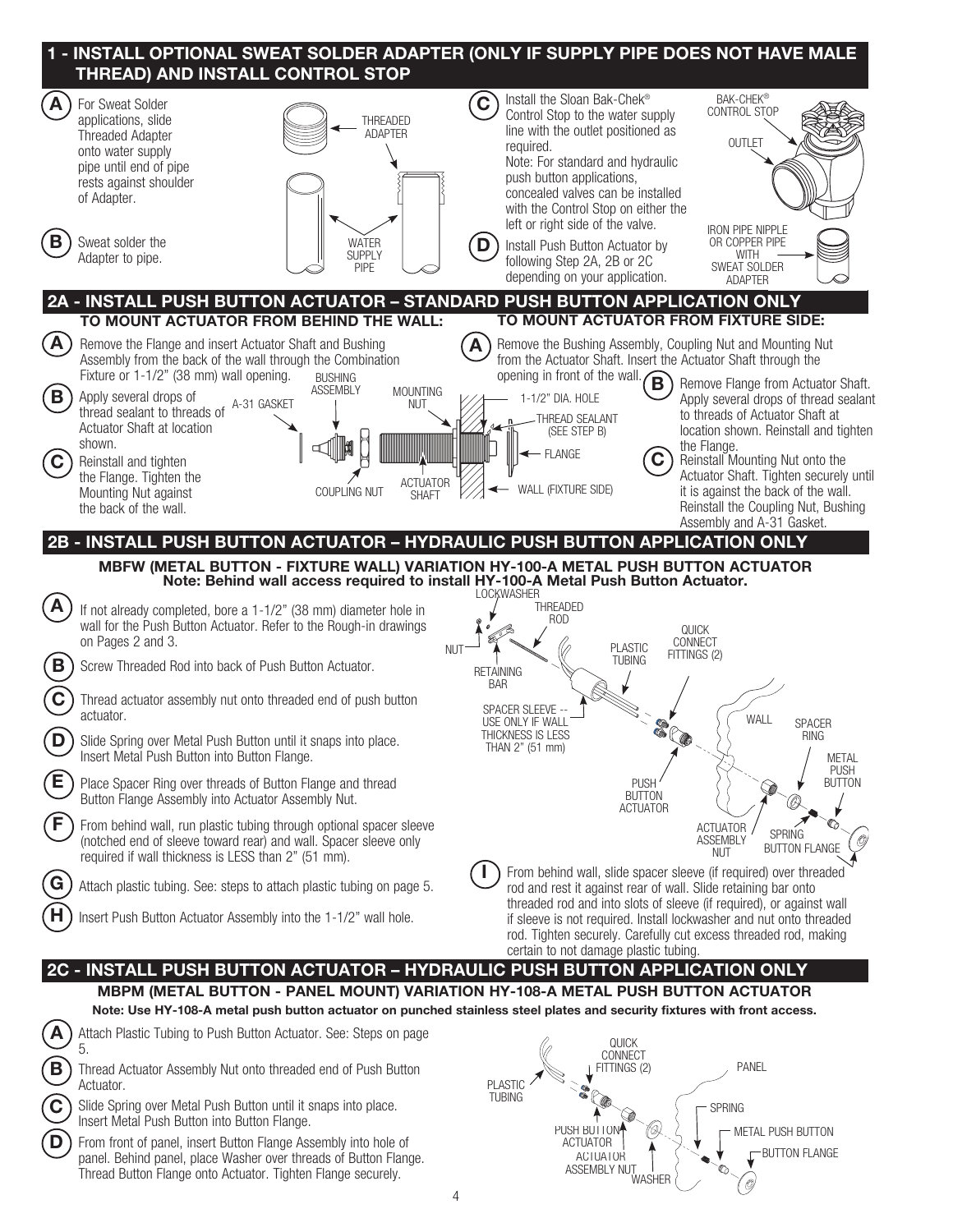# STEPS TO ATTACH PLASTIC TUBING

The push button valve actuator is connected to the flushometer body by two plastic tubes, yellow and blue. Match color of the tubes to color on the actuator



 $\mathbf{B}$ ) Cut off excess plastic tubing leaving 3-4" (76-102 mm) of slack when push button actuator is installed.

# 3 - INSTALL VACUUM BREAKER AND FLUSH CONNECTION

#### !!! IMPORTANT !!!

DUE TO THE HIGH BACK PRESSURES THAT CAN BE CREATED BY STAINLESS WATER CLOSETS AND COMBINATION FIXTURES, THE FOLLOWING PROCEDURES MUST BE FOLLOWED WHEN INSTALLING THE FLUSH CONNECTION. FAILURE TO FOLLOW THESE PROCEDURES CAN RESULT IN SEPARATIONS. FOR SECURE CONNECTIONS IN HIGHER PRESSURE AND OTHER SEVERE CONDITION APPLICATIONS, THE FLUSH CONNECTIONS CAN BE SWEAT SOLDERED. REMOVE ALL PLASTIC AND RUBBER GASKETS BEFORE BEGINNING SOLDERING PROCESS.

#### **NOTE**

Sloan Prison Flushometers are designed to connect to a stainless steel prison fixture in the chase behind the wall. A 1-1/2" (38 mm) pipe connection (NOT supplied by Sloan) must be used to connect the fixture inlet from the wall to the flush connection. For urinals using a Model 613 or 9613 valve, a 3/4" (19 mm) pipe connection must be used to connect the fixture inlet from the wall to the flush connection.

 $\blacktriangle$ ) Secure flanged end of F-100 Flush Connection to the 1-1/2" (38 mm) pipe using a 1-1/2" F-2-A Coupling Nut with S-21 Gasket. Tighten securely.

For urinals using a Model 613 or 9613 Valve, secure flanged end of F-15-A Flush Connection to the 3/4" (19 mm) pipe using a 3/4" F-2-AW slip joint coupling (Rubber Gasket, Nylon Slip Gasket and Coupling Nut). Tighten securely.



## IMPORTANT: WHEN CUTTING SCORED TUBES TO FIT, ALWAYS KEEP AT LEAST 1-1/4" (32 MM) OF SCORING TO ASSURE PROPER ENGAGEMENT WITH COMPRESSION COUPLING.

 $\mathbf C$  Slide the Coupling Nut, Nylon Slip Gasket and Rubber Gasket onto the Vacuum Breaker and Flush Connection tubes.

Install Slip Elbow

Connect scored ends of vacuum breaker tube and F-100/F-102 flush connection to the elbow using coupling, slip gasket and rubber compression gasket. After applying Loctite® to scored ends, tighten securely.

 $\hat{C}$  Slide plastic tubing into its corresponding valve actuator fitting. Pull tubing to make sure connection is secure. (Tubing can be removed

by pressing on blue/yellow connection button to release.



IMPORTANT: Before inserting the scored ends into the Elbow, apply several drops of Loctite (supplied by Sloan) to the scored ends of the tubes (Figure 3). This sealant helps prevent separation under high-pressure conditions. DO NOT use any other pipe sealant or lubricant on this connection.



Loctite can also be used to secure Push Button Flange. See Sealant package for details.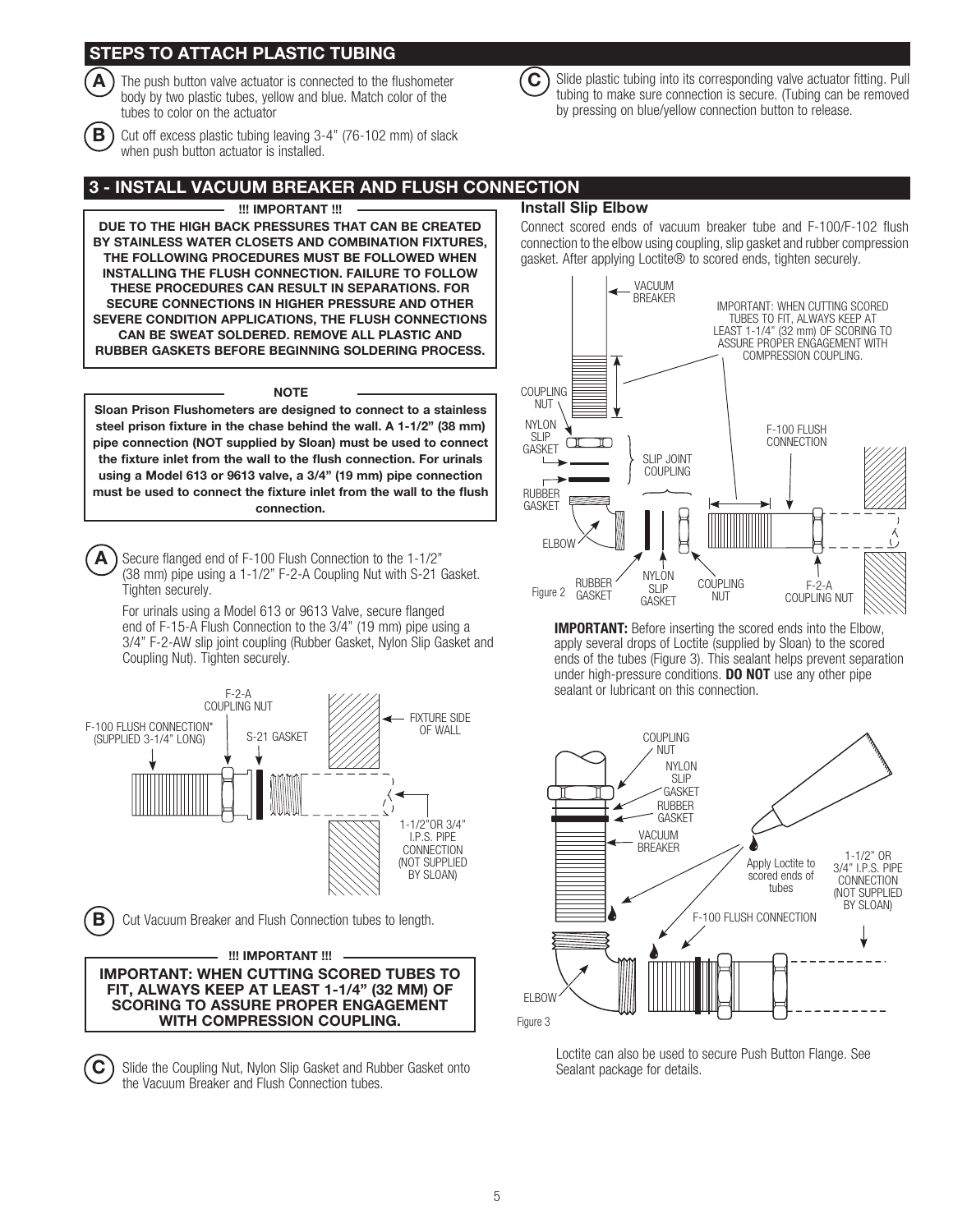# 4 - INSTALL FLUSHOMETER



Insert adjustable tailpiece into control stop. (For standard push button, also mount flushometer to actuator assembly.) Lubricate tailpiece o-ring with water. Hand tighten tailpiece coupling. (For standard push button, also hand tighten actuator assembly coupling).

**B** ) Align Flushometer directly above the Vacuum Breaker Flush Connection by sliding the Flushometer Body IN or OUT as needed. Tighten Vacuum Breaker Coupling by hand.

# $(C)$  STANDARD PUSH BUTTON ONLY:

Align flushometer body. Using a wrench, securely tighten couplings in the order given: (1) tailpiece coupling, (2) actuator coupling, (3) vacuum breaker coupling, (4) slip joint couplings, and (5) spud coupling.





Maximum adjustment of Sloan Adjustable Tailpiece is 1/2" (13 mm) IN or OUT from the standard 4-3/4" (121 mm) (Flushometer centerline to Control Stop centerline). If roughing-in measurement exceeds 5-1/4" (133 mm), consult factory for longer tailpiece.

# D ) HYDRAULIC PUSH BUTTON ONLY:

Align flushometer body. Using a wrench, securely tighten couplings in the order given: (1) Tailpiece Coupling, (2) Vacuum Breaker Coupling, (3) Slip Joint Couplings, and (4) Pipe Coupling.



5 - INSTALL TUBING TO VALVE ACTUATOR (HYDRAULIC PUSH BUTTON APPLICATIONS ONLY)

**NOTE** 

TUBING MUST BE CONNECTED TO PROPER VALVE ACTUATOR. YELLOW TUBE MUST BE CONNECTED TO YELLOW/"0" FITTING AND BLUE TUBE MUST BE CONNECTED TO BLUE/"L" FITTING.

 $\blacktriangle$ ) Cut excess Tubing so there will be 3" to 4" (76 to 102 mm) of slack when the Valve Actuator is installed.

 $\mathbf{B}$ ) Slide colored plastic tubing into its corresponding colored valve actuator fitting. Pull tubing to make sure connection is secure. (Tubing can be removed by pressing on blue/yellow connection button to release.)



# 6 - FLUSH OUT SUPPLY LINE AND ADJUST CONTROL STOP

Shut off Control Stop by turning handle CLOCKWISE. Then remove Flushometer Cover.

 $\mathbf{B}$ 

A

Lift out the inside Parts Assembly as a complete unit. Reinstall Flushometer Cover and tighten with wrench. Open Control Stop. Turn on water supply to flush line of any debris or sediment.

 $\mathbf C$  Shut off Control Stop and remove Flushometer Cover. Reinstall Inside Parts Assembly and Flushometer Cover. Tighten Cover with wrench. Open Control Stop and activate Flushometer Valve.



Adjust Control Stop to meet flow rate required for proper cleansing of fixture. Open Control Stop COUNTERCLOCKWISE ONE FULL turn from closed position. Activate Flushometer. Adjust Control Stop after each flush until the rate of flow delivered properly cleanses the fixture. D



!!! IMPORTANT !!!

SLOAN PRISON MODEL FLUSHOMETERS ARE ENGINEERED FOR QUIET OPERATION. EXCESSIVE WATER FLOW CREATES NOISE, WHILE TOO LITTLE WATER FLOW MAY NOT SATISFY THE NEEDS OF THE FIXTURE. PROPER ADJUSTMENT IS MADE WHEN THE PLUMBING FIXTURE IS CLEANSED AFTER EACH FLUSH WITHOUT SPLASHING WATER OUT FROM THE LIP AND A QUIET FLUSHING CYCLE IS ACHIEVED.

NEVER OPEN CONTROL STOP TO WHERE THE FLOW FROM THE VALVE EXCEEDS THE FLOW CAPABILITY OF THE FIXTURE. IN THE EVENT OF A VALVE FAILURE, THE FIXTURE MUST BE ABLE TO ACCOMMODATE A CONTINUOUS FLOW FROM THE VALVE.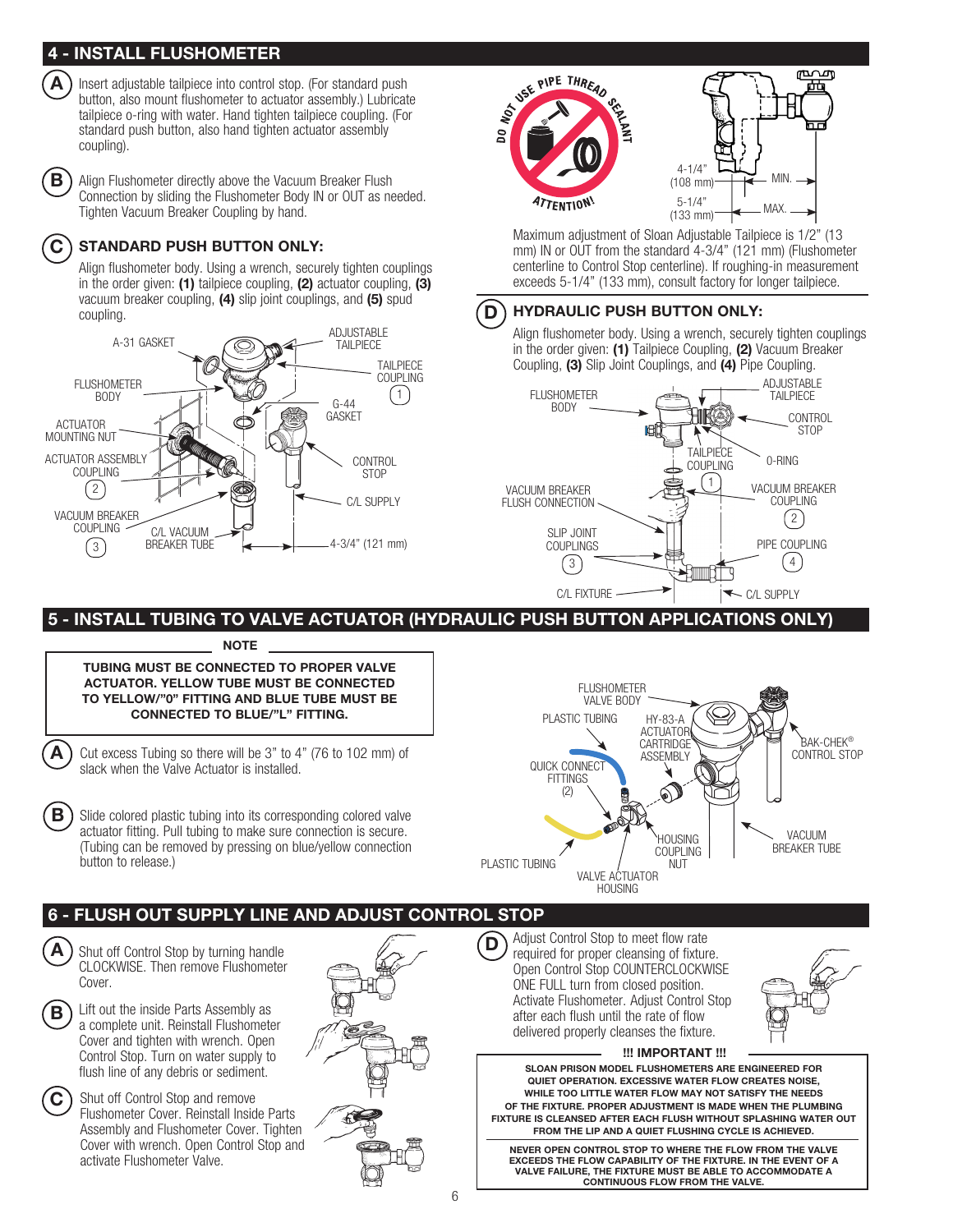# TROUBLESHOOTING GUIDE

## PUSH BUTTON ACTUATOR ASSEMBLY (HYDRAULIC PUSH BUTTON APPLICATIONS ONLY)

#### 1. Push Button Leaks.

The actuator cartridge has an accumulation of lime or its seals are damaged or worn. Replace the cartridge (HY-32-A).

- 2. The Flushometer does not flush and leakage is visible below the valve.
	- A. Actuator cartridge is clogged by foreign material. Remove the cartridge, inspect and clean under running water.
	- B. The actuator cartridge has an accumulation of lime or its seals are damaged or worn. Replace the cartridge (HY-32-A).

C. Plastic Tubing is not installed correctly. Reinstall Plastic Tubing (blue tube/blue fitting, yellow tube/yellow fitting).

## ACTUATOR CARTRIDGE REMOVAL:

- 1. Remove the button or actuator assembly from the wall or fixture.
- 2. Disassemble the flange or button assembly from the actuator body.
- 3. Unscrew the cartridge from the actuator body.

NOTE: The metal Push Button was designed to be vandal-proof and must be removed from the wall or fixture for service.

## FLUSHOMETER ACTUATOR ASSEMBLY (HYDRAULIC PUSH BUTTON APPLICATIONS ONLY)

#### 1. The flushometer does not flush or flushes once but does not reactivate when the button is pushed.

- A. The plunger is lodged in the actuator cartridge or the plunger by-pass hole is clogged. Remove the actuator housing and cartridge and clean under running water. If problem persists after cleaning, replace the cartridge (HY-83-A).
- B. Plastic Tubing is not installed correctly. Reinstall Plastic Tubing (see Steps 2 and 5).

## REMOVAL OF THE ACTUATOR FROM THE FLUSHOMETER:

- 1. Turn off water at the Control Stop.
- 2. Unscrew the housing coupling nut from the flushometer.
- 3. Remove the actuator housing from the flushometer. The tubing connections can be left intact.
- 4. Carefully remove the actuator cartridge from the flushometer body to prevent the actuator from abrupt separation due to expansion of an internal spring. If the actuator cartridge is lodged in the body cavity, grip the exposed portion of the cartridge gently with channel-lock pliers and rotate back and forth to loosen the O-ring seal.
- 5. Separate the actuator housing to reveal the spring and plunger.

## PUSH BUTTON ACTUATOR ASSEMBLY (STANDARD PUSH BUTTON APPLICATIONS ONLY)

- 1. Flushometer does not function.
	- Push Button Assembly is worn; replace Push Button.
- 2. Push Button Assembly leaks. The B-39 Seal is worn or deteriorated. Install new B-39 Seal. NOTE: LUBRICATE THE SEAL WITH WATER TO EASE INSTALLATION ONTO THE B-40 BUSHING.

### FLUSHOMETER SERVICE (STANDARD AND HYDRAULIC PUSH BUTTON APPLICATIONS)

1. Flushometer does not function.

A. Control Stop or Main Valve is Closed. Open Control Stop or Main Valve. B. Relief Valve is worn.

ROYAL: Replace with Relief Valve from Royal Performance Kit.

REGAL: Replace with Relief Valve from Inside Parts Kit.

## C. Water pressure is too high. Reduce water pressure.

#### 2. Volume of water is inadequate and will not siphon fixture.

- A. Control stop is not open wide enough. Adjust control stop to deliver desired volume of water.
- B. Closet flushometer contains urinal parts. Replace urinal parts with closet parts.
- C. Low consumption flushometer is installed on a fixture that is not a low consumption fixture.

ROYAL: Replace Dual Filtered Diaphragm Assembly with appropriate Royal Performance Kit.

REGAL: Replace A-41-A Inside Parts Kit with A-38-A Water Saver Kit.

D. Water Saver parts are installed on a bowl that is not a Water Saver Bowl. ROYAL: Replace Dual Filtered Diaphragm Assembly with appropriate Royal Performance Kit.

REGAL: Position Refill Head A-170 so SIDE 1 is in the UP position.

E. Water supply volume or pressure is inadequate. If no gauges are available to properly measure supply pressure or water volume at flushometer, remove the relief valve from inside parts/diaphragm assembly. Reassemble flushometer and open the control stop. If the fixture siphons, more water volume is required.

#### IMPORTANT — LAWS AND REGULATIONS PROHIBIT THE USE OF HIGHER FLUSHING VOLUMES THAN LISTED ON FIXTURE OR FLUSHOMETER.

If fixture does not siphon or if a low consumption fixture is installed, or if the above steps do not yield satisfactory results, steps must be taken to increase the pressure and/or supply.

3. Flushometer closes off immediately. Diaphragm or bypass hole is damaged.

ROYAL: Replace Royal Performance Kit. REGAL: Install new Inside Parts Kit.

## 4. Length of flush is too short (Short Flushing).

### ROYAL:

- A. Dual Filtered Diaphragm Assembly is damaged. Replace Royal Performance Kit.
- B. Incorrect Dual Filtered Diaphragm Assembly is installed in Flushometer. For instance, Urinal assembly inside a Closet Flushometer, or Low Consumption assembly inside a higher consumption fixture. Determine the flush volume required by the fixture and replace Royal Performance Kit. Use valve label and markings on fixture for reference.

#### REGAL:

- A. Diaphragm assembly and guide assembly are not hand-tight. Screw the two assemblies hand-tight.<br>B. By-pass orifice of diap-
- By-pass orifice of diaphragm is enlarged from corrosion or damage. Install new inside parts kit.
- C. A black urinal relief valve is used in a closet flushometer. Replace the black A-19-AU urinal relief valve with a White A-19-AC closet relief valve.
- D. A Low Consumption Kit (A-41-A) is installed in a fixture that is not a Low Consumption fixture. Replace with suitable Inside Parts Kit.

## 5. Length of flush is too long (Long Flushing) or valve does not close.

A. Relief Valve not seating properly or Diaphragm By-pass orifice is clogged. ROYAL: Remove Dual Filtered Diaphragm Assembly. Remove Primary and Secondary Filter Rings from the Diaphragm and wash under running water. Replace Royal Performance Kit if cleaning does not correct the problem. REGAL: Disassemble the working parts and wash thoroughly.

#### NOTE: THE SIZE OF THE ORIFICE IN THE DIAPHRAGM BY-PASS DETERMINES THE PROPER METERING OF WATER INTO THE UPPER CHAMBER OF THE FLUSHOMETER. DO NOT ENLARGE OR DAMAGE THIS ORIFICE. REPLACE INSIDE PARTS KIT IF CLEANING DOES NOT CORRECT PROBLEM.

- B. Decrease in line pressure does not force Relief Valve to seat. Shut off all control stops to restore pressure, then reopen stops.
- C. White Closet Relief Valve has been used in a Urinal flushometer. Replace Closet Relief Valve (A-19-AC) with Black Urinal Relief Valve (A-19-AU).
- D. Inside Cover is cracked or damaged. Replace the Inside Cover (A-71).
- E. ROYAL ONLY: Incorrect dual filtered diaphragm assembly is installed in flushometer. For instance, closet assembly inside a urinal flushometer, or water saver assembly inside a low consumption flushometer. Determine flush volume required by the fixture and replace the Royal performance kit. Use valve label and markings on fixture for reference.

#### 6. Water splashes out of the fixture.

- A. The supply volume is too high. Throttle down the Control Stop.
- B. Lime has accumulated on the vortex or spreader holes of the fixture. Remove the lime accumulation.

### 7. The flush is not considered Quiet.

- A. The control stop may not be adjusted for quiet operation. Adjust the control stop for quiet operation while the flushometer is flushing, bearing in mind fixture requirements for proper siphonage.
- B. Conditions in the piping system may contribute to the noise level. A degree of high pressure in the piping may be relieved by adjustments to Control Stop. Other noises created by loose pipes, lack of air chambers, inadequate pipe sizes, etc., are problems that must be discussed with the building engineer.

#### 8. Chattering noise in Flushometer.

- A. The Inside Cover is distorted. Replace Inside Cover.
- B. REGAL ONLY: The Segment diaphragm has been installed upside-down. Replace the Segment diaphragm (A-156-A) in the orientation indicated by markings on the Regal valve diaphragm.

## When further assistance is required, please contact your local Sloan Representative or the Sloan Technical Support at:

## +1.888.SLOAN.14 (+1.888.756.2614)